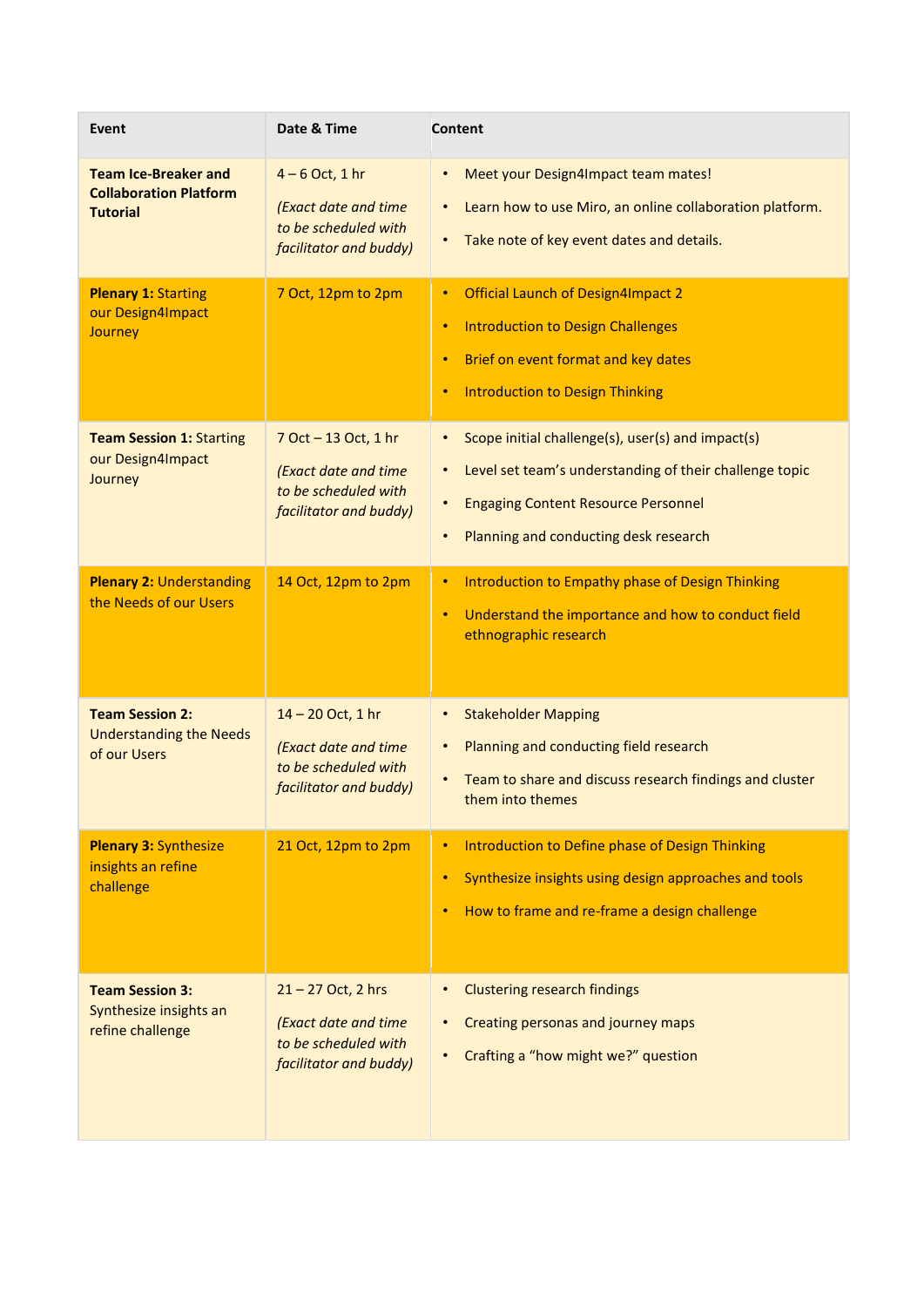| <b>Plenary 4: Designing and</b><br><b>Testing our Solution</b>           | 28 Oct, 12pm to 2pm                                                                               | Introduction to Ideation and Prototype phases of<br>$\bullet$<br><b>Design Thinking</b><br>Introduction to prototyping methods and resources<br>$\bullet$<br>Tips on how to conduct user testing<br>$\bullet$                                                |
|--------------------------------------------------------------------------|---------------------------------------------------------------------------------------------------|--------------------------------------------------------------------------------------------------------------------------------------------------------------------------------------------------------------------------------------------------------------|
| <b>Team Session 4:</b><br><b>Generating Ideas and</b><br><b>Concepts</b> | $28$ Oct $-3$ Nov, 2hrs<br>(Exact date and time<br>to be scheduled with<br>facilitator and buddy) | Ideation workshop conducted by the Facilitator<br>$\bullet$<br>Selecting and prioritizing concepts to be prototyped<br>$\bullet$<br>Discuss how to prototype the chosen solution<br>$\bullet$                                                                |
| <b>Team Session 5: Testing</b><br><b>Prototypes with Users</b>           | $4 - 10$ Nov, 2hrs<br>(Exact date and time<br>to be scheduled with<br>facilitator and buddy)      | Team review prototype with their Team Facilitator<br>Discuss how to conduct user testing<br>$\bullet$<br>Conduct user testing, collate feedbacks for solution<br>$\bullet$<br>iteration                                                                      |
| <b>Plenary 5: Viability of</b><br><b>Solution &amp; Pitching</b>         | 11 Nov, 12pm to 2pm                                                                               | How to define and communicate a solution's value<br>$\bullet$<br>proposition<br>Introduction to design tools that help create viable<br>$\bullet$<br>solutions<br>Tips on how to pitch your ideas to an evaluation panel<br>٠                                |
| <b>Team Session 6: Viability</b><br>of Solution & Pitching               | $11 - 19$ Nov, 2hrs<br>(Exact date and time<br>to be scheduled with<br>facilitator and buddy)     | Define and refine solution value proposition<br>$\bullet$<br><b>Completing a Business Model Canvas (optional)</b><br>Creating a solution poster and start working on a pitch                                                                                 |
| <b>Submission of Solution</b><br><b>Posters</b>                          | 22 Nov, 12pm                                                                                      | Solutions Posters to be completed and submitted by<br>$\bullet$<br>22 Nov at 12pm.<br>9 teams will be selected by the organizers to present<br>$\bullet$<br>their solution at the Design4Impact Pitch Event, based<br>on the Design4Impact judging criteria. |